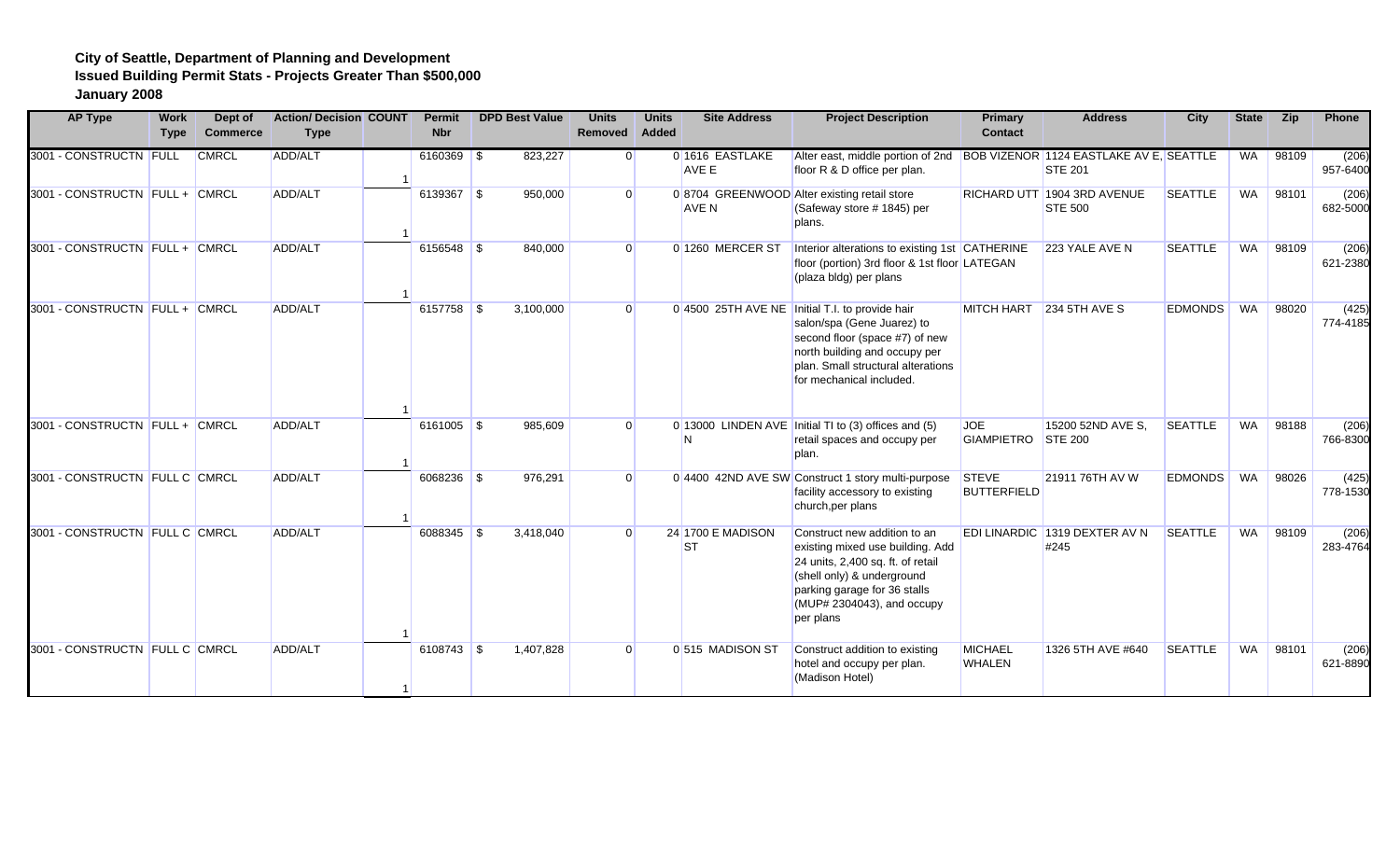| <b>AP Type</b>                 | <b>Work</b><br><b>Type</b> | Dept of<br><b>Commerce</b> | <b>Action/Decision COUNT</b><br><b>Type</b> | <b>Permit</b><br><b>Nbr</b> |      | <b>DPD Best Value</b> | <b>Units</b><br>Removed | <b>Units</b><br>Added | <b>Site Address</b>          | <b>Project Description</b>                                                                                                                                                                                                                                                    | Primary<br><b>Contact</b>                     | <b>Address</b>             | City           | <b>State</b> | Zip   | Phone             |
|--------------------------------|----------------------------|----------------------------|---------------------------------------------|-----------------------------|------|-----------------------|-------------------------|-----------------------|------------------------------|-------------------------------------------------------------------------------------------------------------------------------------------------------------------------------------------------------------------------------------------------------------------------------|-----------------------------------------------|----------------------------|----------------|--------------|-------|-------------------|
| 3001 - CONSTRUCTN FULL C CMRCL |                            |                            | ADD/ALT                                     |                             |      | 1,100,000             | $\overline{0}$          |                       | $0'$ 1319 N<br>NORTHGATE WAY | <b>CONSTRUCT ADDITION AND</b><br><b>ALTER EXISTING FIRE</b><br>STATION, PER PLAN. (PER<br><b>LAND USE CODE MINOR</b><br><b>EXPANSION OF PUBLIC</b><br>FACILITY)                                                                                                               |                                               | LAURA LENSS 1050 N 38TH ST | <b>SEATTLE</b> | WA           | 98103 | (206)<br>675-9151 |
| 3001 - CONSTRUCTN FULL C CMRCL |                            |                            | ADD/ALT                                     |                             |      | 3,591,930             | $\Omega$                |                       | 0 1000 1ST AVE S             | Substantial alterations to existing BRENDA<br>warehouse for seismic bracing at BARNES<br>all levels and alteration to<br>bathrooms, and construction of<br>stairwells and elevator, insulation<br>of envelope with removal of<br>portions interior and on roof, per<br>plans. |                                               | 169 WESTERN AVE W SEATTLE  |                | WA           | 98119 | (206)<br>782-8208 |
| 3001 - CONSTRUCTN FULL C CMRCL |                            |                            | ADD/ALT                                     | $6151304$ \$                |      | 1,096,996             | $\Omega$                |                       | 0 1326 5TH AVE               | Expand accessory space for<br>theatre to former retail area in<br>basement, alter interior, occupy<br>per plans                                                                                                                                                               | <b>HENRY</b><br><b>WEAVER</b>                 | 1411 4TH AVE SUITE SEATTLE |                | WA           | 98101 | (206)<br>262-9622 |
| 3001 - CONSTRUCTN FULL C CMRCL |                            |                            | ADD/ALT                                     | 6154931                     | l \$ | 1,238,200             | $\Omega$                |                       | 0 3018 WESTERN<br><b>AVE</b> | interior alterations to first floor<br>existing Research &<br>Development laboratory space<br>per plan                                                                                                                                                                        | <b>RYAN</b><br><b>HARASIMOWI</b><br><b>CZ</b> | 109 BELL ST                | <b>SEATTLE</b> | WA           | 98121 | (206)<br>443-0494 |
| 3001 - CONSTRUCTN FULL C CMRCL |                            |                            | ADD/ALT                                     | $6155161$ \$                |      | 1,000,000             | $\Omega$                |                       | 0 117 S MAIN ST              | Alterations to basement. 1st. and JOHNNY<br>mezzanine ; change use from<br>museum/theatre to office<br>(admin), and occupy per plan                                                                                                                                           | HONG                                          | 1426 ALASKAN WY            | <b>SEATTLE</b> | <b>WA</b>    | 98101 | (206)<br>628-3137 |
| 3001 - CONSTRUCTN FULL         |                            | <b>INST</b>                | ADD/ALT                                     | 6158326 \$                  |      | 686,000               | $\overline{0}$          |                       |                              | 0 1058 E MERCER ST Replace windows at Lowell<br><b>Elementary School for "Seattle</b><br>School District" per plan.                                                                                                                                                           | <b>GENE</b><br><b>TOMPKINS</b>                | 23511 53RD AVE SE          | <b>BOTHELL</b> | WA           | 98021 | (206)<br>795-7279 |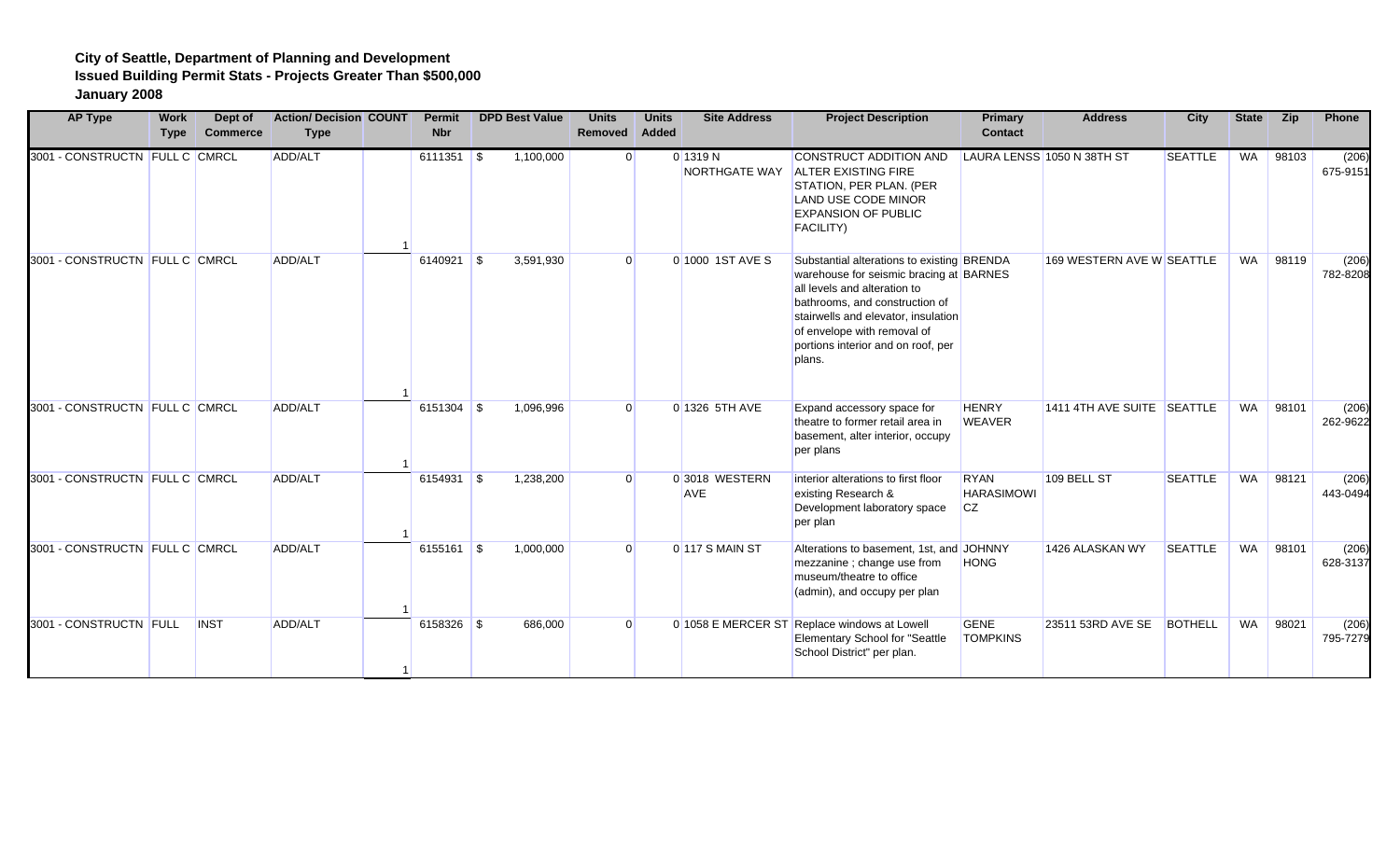| <b>AP Type</b>                | <b>Work</b><br><b>Type</b> | Dept of<br><b>Commerce</b> | <b>Action/ Decision COUNT</b><br><b>Type</b> |    | <b>Permit</b><br><b>Nbr</b> | <b>DPD Best Value</b> | <b>Units</b><br>Removed | <b>Units</b><br>Added | <b>Site Address</b>                | <b>Project Description</b>                                                                                                                                                                                                        | <b>Primary</b><br><b>Contact</b> | <b>Address</b>                        | City           | <b>State</b> | <b>Zip</b> | Phone             |
|-------------------------------|----------------------------|----------------------------|----------------------------------------------|----|-----------------------------|-----------------------|-------------------------|-----------------------|------------------------------------|-----------------------------------------------------------------------------------------------------------------------------------------------------------------------------------------------------------------------------------|----------------------------------|---------------------------------------|----------------|--------------|------------|-------------------|
| 3001 - CONSTRUCTN FULL C INST |                            |                            | ADD/ALT                                      |    | $6099998$ \$                | 3,900,000             | $\Omega$                |                       | 0 7700 SAND POINT<br><b>WAY NE</b> | Substantial alterations to existing JASON LAND 169 WESTERN AV W<br>concrete building with mezzanine<br>expansion. Establish use as<br>institution / community club<br>(Mountaineers Club) and occupy<br>per plan.                 |                                  |                                       | SEATTLE        | WA           | 98119      | (206)<br>782-8208 |
| 3001 - CONSTRUCTN FULL C INST |                            |                            | ADD/ALT                                      |    | $6130723$ \$                | 10,400,000            | $\Omega$                |                       | 0 1705 NE PACIFIC<br><b>ST</b>     | Tenant improvements to portions AL BRYANT<br>of F, G, H and I wings of existing<br><b>Health Sciences Center</b><br>laboratories of University of<br>Washington per plan / Exterior,<br>roof and mechanical upgrades<br>included. |                                  | 108 1ST AV S #200                     | <b>SEATTLE</b> | <b>WA</b>    | 98104      | (206)<br>340-1552 |
| 3001 - CONSTRUCTN FULL C INST |                            |                            | ADD/ALT                                      |    | 6142690 \$                  | 1,300,000             | $\Omega$                |                       | 0 8815 SEWARD<br><b>PARK AVE S</b> | Construct deck addition,<br>allterations to 1st floor<br>liberary, compputer lab, science<br>lab, culinary arts classroom &<br>toilet rooms to existing High<br>School(Rainier Beach)per plan.                                    | <b>SANDRA</b><br><b>FILLMORE</b> | 105 S MAIN ST STE<br>323              | SEATTLE        | WA           | 98104      | (206)<br>624-4222 |
| 3001 - CONSTRUCTN FULL C INST |                            |                            | ADD/ALT                                      |    | $6162030$ \$                | 1,450,000             | $\Omega$                |                       | 0 11051 34TH AVE<br><b>NE</b>      | Alter existing Summit School<br>with window and roof<br>replacement including voluntary<br>seismic upgrades per plan.                                                                                                             | <b>PAUL DORN</b>                 | 1725 8TH AV N                         | <b>SEATTLE</b> | WA           | 98109      | (206)<br>285-3555 |
| <b>COMMERCIAL ADD / ALT</b>   |                            |                            |                                              | 18 |                             | \$<br>38,264,121      | $\mathbf{0}$            | 24                    |                                    |                                                                                                                                                                                                                                   |                                  |                                       |                |              |            |                   |
| 3003 - BLANKET                |                            | <b>FULL C CMRCL</b>        | <b>CHILD</b>                                 |    | $6162012$ \$                | 836,000               |                         |                       | 1201 4TH AVE                       | <b>Blanket Permit for interior non-</b><br>structural alterations to the 18th, MCPOLAND<br>20th and 21st floor.                                                                                                                   | MEREDITH                         | 1326 5TH AVE, SUITE SEATTLE<br>500    |                | <b>WA</b>    | 98101      | (206)<br>587-7120 |
| 3003 - BLANKET                |                            | FULL C CMRCL               | <b>CHILD</b>                                 |    | 6163107 \$                  | 940,000               |                         |                       | 1201 4TH AVE                       | Blanket Permit for interior non-<br>structural alterations for the 23rd<br>and 24th floor. KENNEDY AND<br>ASSOC.                                                                                                                  | MIKE JONES                       | 1201 WESTERN AVE SEATTLE<br>SUITE 450 |                | WA           | 98101      | (425)<br>641-9200 |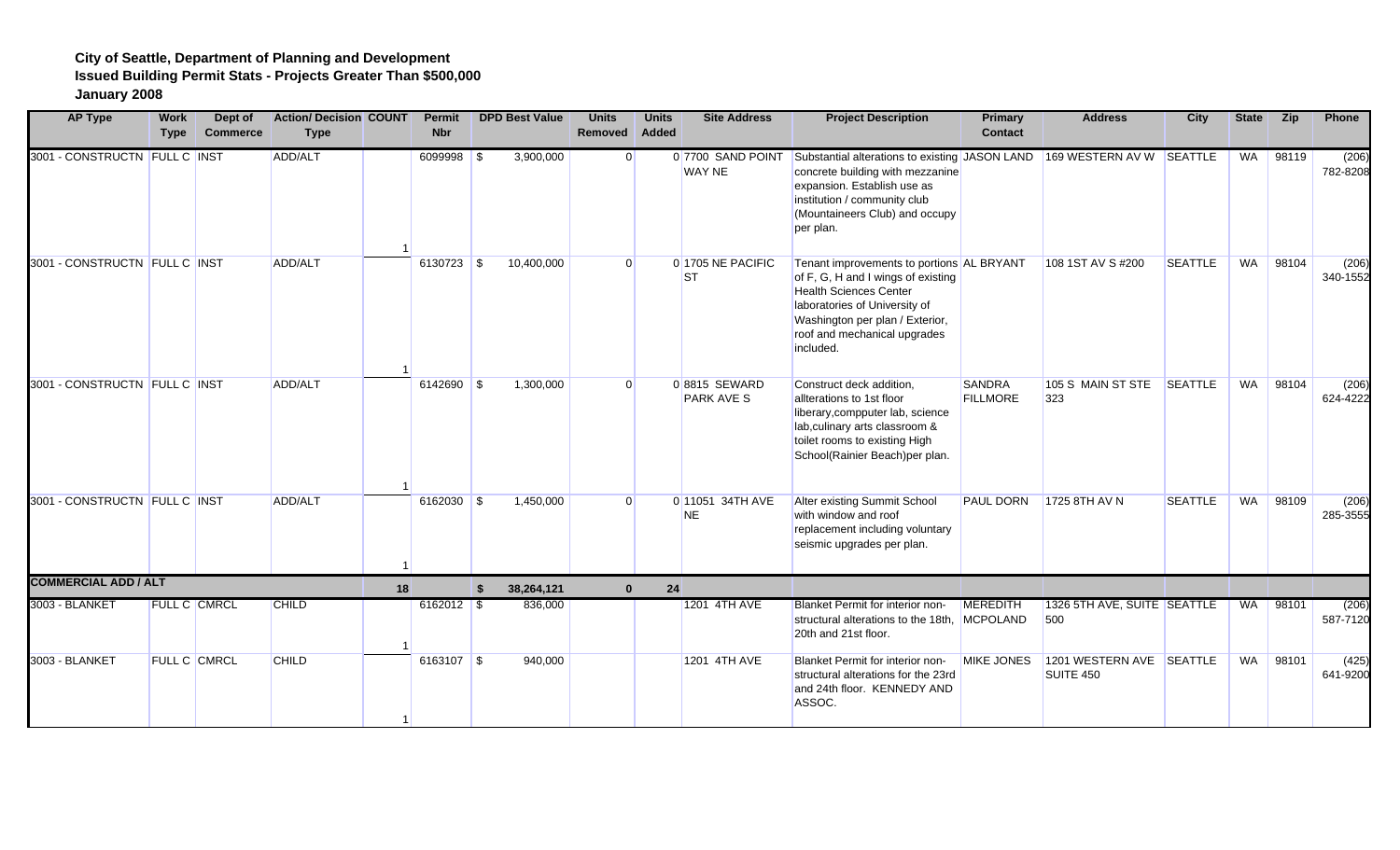| <b>AP Type</b>                 | <b>Work</b><br><b>Type</b> | Dept of<br><b>Commerce</b> | <b>Action/ Decision COUNT</b><br><b>Type</b> |              | Permit<br><b>Nbr</b> |                    | <b>DPD Best Value</b> | <b>Units</b><br><b>Removed</b> | <b>Units</b><br>Added | <b>Site Address</b>       | <b>Project Description</b>                                                                                                                                                                                                     | <b>Primary</b><br><b>Contact</b> | <b>Address</b>               | City                        | <b>State</b> | <b>Zip</b> | Phone             |
|--------------------------------|----------------------------|----------------------------|----------------------------------------------|--------------|----------------------|--------------------|-----------------------|--------------------------------|-----------------------|---------------------------|--------------------------------------------------------------------------------------------------------------------------------------------------------------------------------------------------------------------------------|----------------------------------|------------------------------|-----------------------------|--------------|------------|-------------------|
| 3003 - BLANKET                 |                            | FULL C CMRCL               | <b>CHILD</b>                                 |              | $6164359$ \$         |                    | 525,000               |                                |                       | 1100 OLIVE WAY            | Blanket Permit for interior non-<br>structural alterations for the 15th BUCKMASTER CO<br>& 16th floors Entercom                                                                                                                | ERIC                             | BENAROYA CAPITAL SEATTLE     |                             | WA           | 98101      | (206)<br>515-4750 |
| <b>BLANKET</b>                 |                            |                            |                                              | $\mathbf{R}$ |                      | $\hat{\mathbf{r}}$ | 2.301.000             | $\mathbf{0}$                   | $\mathbf{0}$          |                           |                                                                                                                                                                                                                                |                                  |                              |                             |              |            |                   |
| 3001 - CONSTRUCTN FULL C CMRCL |                            |                            | <b>NEW</b>                                   |              | $6083915$ \$         |                    | 81,345,000            | $\overline{0}$                 |                       | 270 1918 4TH AVE          | Phase IV of IV for construction of GREG KRAPE 1110 112TH AV NE<br>a 32-story high-rise consisting of<br>Condos, below-grade parking,<br>and street level Retail/ Structural<br>& Architectural completion/<br>occupy per plans |                                  | #500                         | <b>BELLEVUE</b>             | WA           | 98004      | (425)<br>463-1411 |
| 3001 - CONSTRUCTN FULL C CMRCL |                            |                            | <b>NEW</b>                                   |              |                      |                    | 6,000,000             | $\Omega$                       |                       | 0 1918 8TH AVE            | Phase II of III, construction of<br>foundation and below grade<br>parking structure only, for a new<br>high-rise office/retail building with<br>below grade accessory parking,<br>per plans.                                   | <b>JODI</b><br>PATTERSON         | 26456 MARINE VIEW<br>DR S    | <b>DES</b><br><b>MOINES</b> | <b>WA</b>    | 98198      | (425)<br>681-4718 |
| 3001 - CONSTRUCTN FULL C CMRCL |                            |                            | <b>NEW</b>                                   |              | $6105325$ \$         |                    | 89,634,782            | $\Omega$                       |                       | 0 2001 8TH AVE            | Phase 3 of 3 / construction of a<br>new 27-story mixed occupancy<br>highrise /Office, Retail,<br>Accessory parking / Architectural<br>and above-grade structure only<br>and occupy all per pan.                                | SHAWN<br>PARRY                   | 2025 1ST AV #790             | <b>SEATTLE</b>              | <b>WA</b>    | 98121      | (206)<br>441-2955 |
| 3001 - CONSTRUCTN FULL C CMRCL |                            |                            | <b>NEW</b>                                   |              | $6110932$ \$         |                    | 1,858,205             | $\Omega$                       |                       | 0 1827 15TH AVE W         | <b>Establish use as retail and</b><br>construct mixed use building and<br>occupy per plan.                                                                                                                                     |                                  | TOM JORDAN 1411 4TH AV #1306 | <b>SEATTLE</b>              | WA           | 98101      | (206)<br>682-6170 |
| 3001 - CONSTRUCTN FULL C CMRCL |                            |                            | <b>NEW</b>                                   |              | $6122213$ \$         |                    | 9,937,525             | $\Omega$                       |                       | 100 945 HIAWATHA PL<br>S. | Construct mixed use building<br>with live-work units and<br>residential units with below grade<br>concrete parking structure &<br>occupy per plan, per MUP<br>#3006415.                                                        | <b>ERIC</b><br>RICHARDT          | 1110 112TH AVE NE<br>#500    | <b>BELLEVUE</b>             | WA           | 98004      | (425)<br>463-1564 |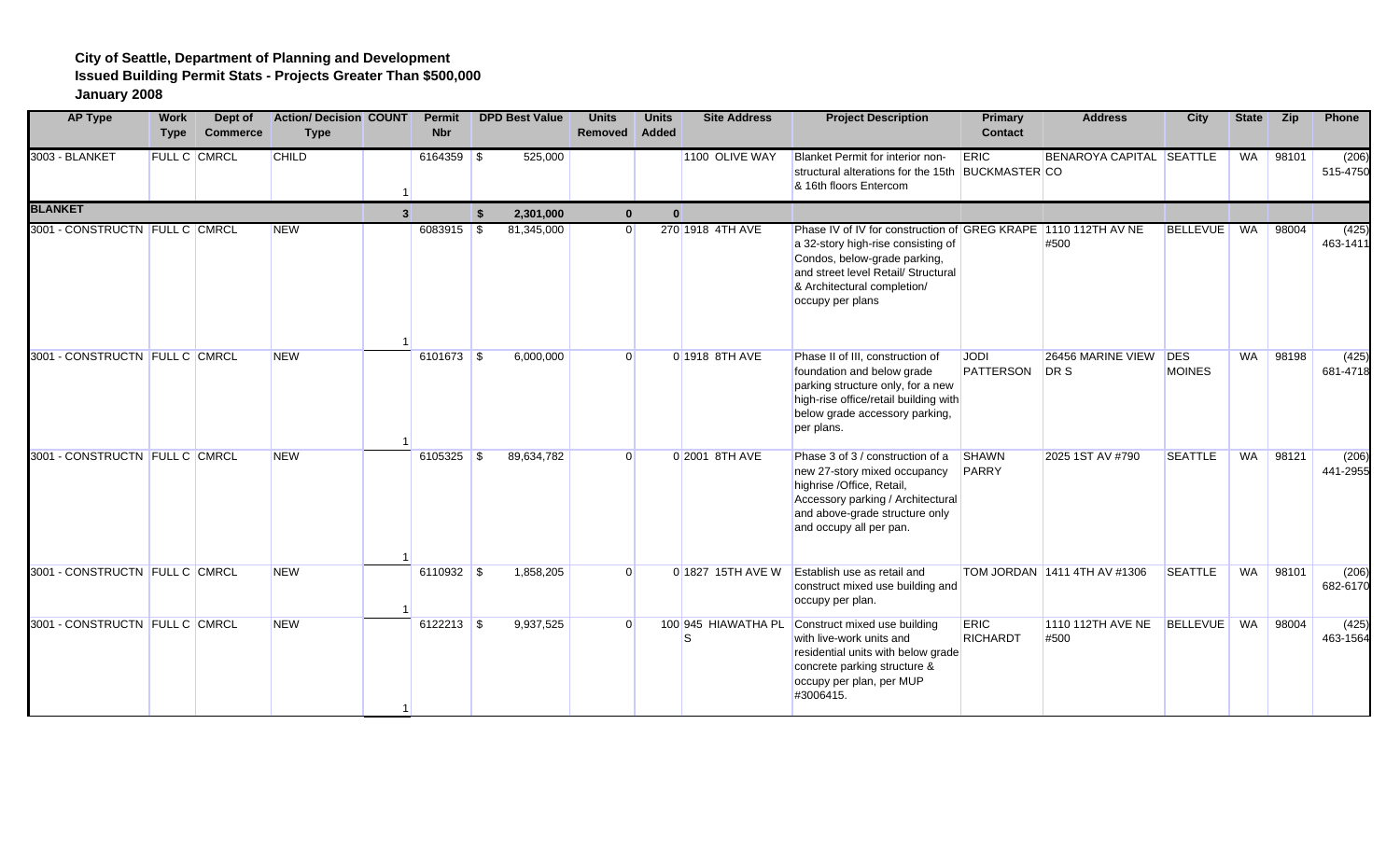| <b>AP Type</b>                 | <b>Work</b><br><b>Type</b> | Dept of<br><b>Commerce</b> | <b>Action/ Decision COUNT</b><br><b>Type</b> | <b>Permit</b><br><b>Nbr</b> | <b>DPD Best Value</b> | <b>Units</b><br>Removed Added | <b>Units</b> | <b>Site Address</b>                  | <b>Project Description</b>                                                                                                                                                                                                                                                                            | Primary<br><b>Contact</b>      | <b>Address</b>                     | City                        | <b>State</b> | Zip   | Phone             |
|--------------------------------|----------------------------|----------------------------|----------------------------------------------|-----------------------------|-----------------------|-------------------------------|--------------|--------------------------------------|-------------------------------------------------------------------------------------------------------------------------------------------------------------------------------------------------------------------------------------------------------------------------------------------------------|--------------------------------|------------------------------------|-----------------------------|--------------|-------|-------------------|
| 3001 - CONSTRUCTN FULL C CMRCL |                            |                            | <b>NEW</b>                                   | $6168066$ \$                | 1,100,000             | $\Omega$                      |              | 0 3670 EAST<br><b>MARGINAL WAY S</b> | Phase One of Two - Grading,<br>excavation, installation of geo-<br>piers and construction of<br>foundation for new wholesale<br>showroom structure - no<br>occupancy this permit - all per<br>plans and MUP 3004624<br>(including demolition of 5<br>industrial buildings under<br>separate permits). | KATHRYN<br><b>TAYLOR</b>       | 1932 1ST AVE, SUITE SEATTLE<br>408 |                             | WA           | 98101 | (206)<br>720-7001 |
| 3001 - CONSTRUCTN FULL C INST  |                            |                            | <b>NEW</b>                                   | $6156427$ \$                | 1,560,000             | $\Omega$                      |              |                                      | 0 5640 16TH AVE SW Construct a 7000sq.ft. walled<br>courtyard with covered walkways HERMES<br>and entry gate (Knowing the<br>Spring Court) (Seattle Chinese<br>Garden) and occupy per plans.                                                                                                          | <b>ROBERT</b>                  | 312 NINTH AV N                     | <b>SEATTLE</b>              | WA           | 98109 | (206)<br>625-0505 |
| <b>NEW COMMERCIAL</b>          |                            |                            |                                              |                             | \$<br>191,435,512     | $\Omega$                      | 370          |                                      |                                                                                                                                                                                                                                                                                                       |                                |                                    |                             |              |       |                   |
| 3001 - CONSTRUCTN FULL C MF    |                            |                            | <b>NEW</b>                                   | 6083800 \$                  | 31,862,733            | $\Omega$                      |              | 260 1545 NW MARKET<br><b>ST</b>      | Phase 4 of 4 for construction of<br>an 8 story mixed occupy<br>stucture/ Residential, Retail,<br>below-grade parking/<br>Architectural & Structural<br>completion/ Occupy per plans                                                                                                                   | <b>CRAIG</b><br><b>BELCHER</b> | 26456 MARINE VIEW<br>DR S          | <b>DES</b><br><b>MOINES</b> | WA           | 98198 | (206)<br>295-0613 |
| 3001 - CONSTRUCTN FULL C MF    |                            |                            | <b>NEW</b>                                   | $6094918$ \$                | 26,188,011            | $\Omega$                      |              | LAKE WAY N                           | 205 6900 EAST GREEN Phase 3 of 3: Construct a mixed JODI<br>use structure: Structural &<br>Architectural Completion this<br>phase. Commercial tenant<br>spaces to be occupied under<br>separate tenant improvement<br>permits. Occupy residential and<br>parking this permit per plans.               | PATTERSON                      | 26456 MARINE VIEW<br>DR S          | <b>DES</b><br><b>MOINES</b> | <b>WA</b>    | 98198 | (425)<br>681-4718 |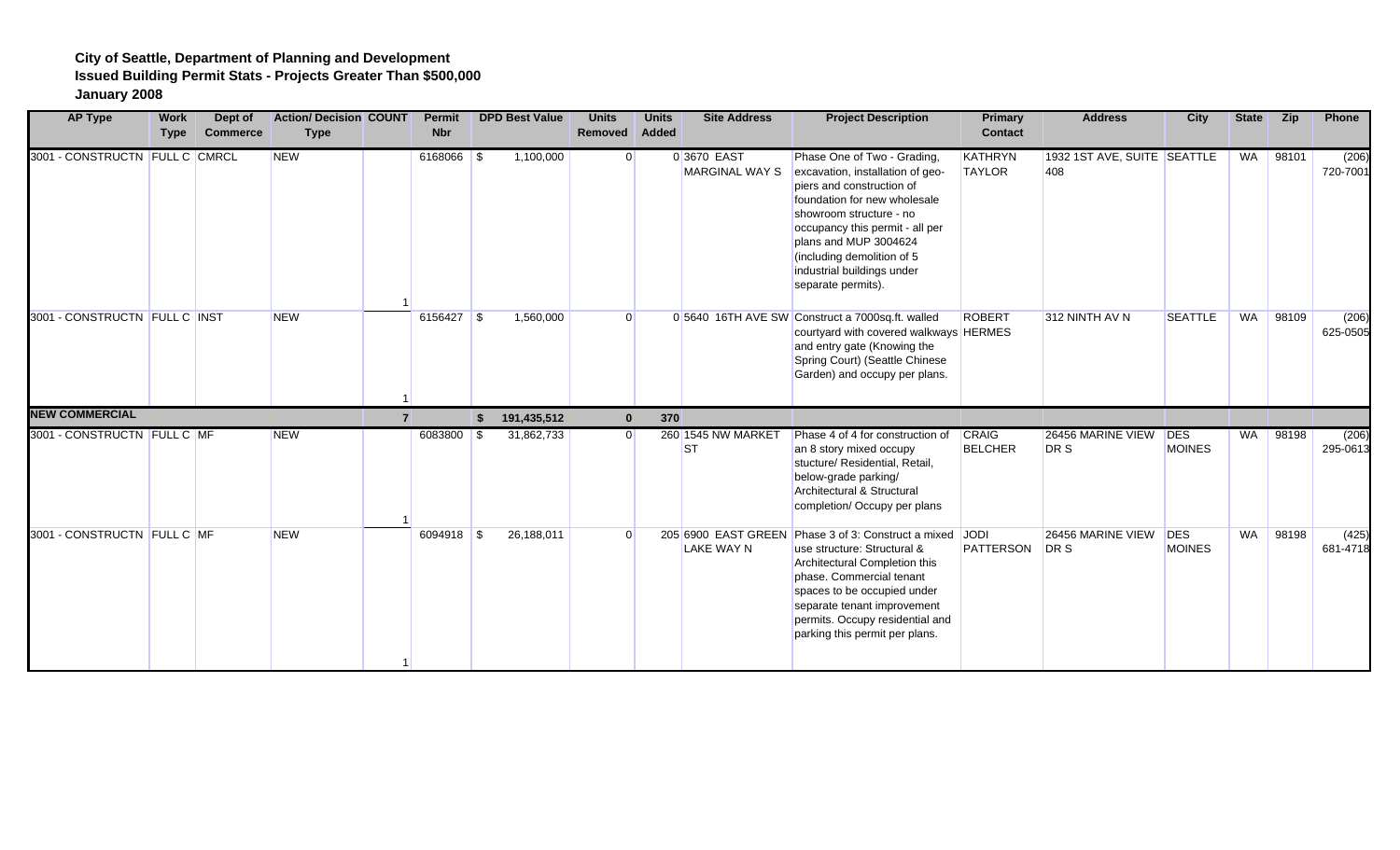| <b>AP Type</b>              | <b>Work</b><br><b>Type</b> | Dept of<br><b>Commerce</b> | <b>Action/ Decision COUNT</b><br><b>Type</b> | <b>Permit</b><br><b>Nbr</b> | <b>DPD Best Value</b> | <b>Units</b><br><b>Removed</b> | <b>Units</b><br>Added | <b>Site Address</b> | <b>Project Description</b>                                                                                                                                                                                                                                                                     | <b>Primary</b><br><b>Contact</b> | <b>Address</b>                     | City           | <b>State</b> | <b>Zip</b> | Phone             |
|-----------------------------|----------------------------|----------------------------|----------------------------------------------|-----------------------------|-----------------------|--------------------------------|-----------------------|---------------------|------------------------------------------------------------------------------------------------------------------------------------------------------------------------------------------------------------------------------------------------------------------------------------------------|----------------------------------|------------------------------------|----------------|--------------|------------|-------------------|
| 3001 - CONSTRUCTN FULL C MF |                            |                            | <b>NEW</b>                                   | $6128540$ \$                | 539,776               |                                | $\overline{0}$        | F                   | 3 506 FEDERAL AVE Construct 3 unit townhouse<br>structure with underground<br>shared parking garage. SW<br>triplex including garage.<br>(Reviews and processing under<br>ap# 6128539)                                                                                                          | <b>JEFF</b><br><b>WEGENER</b>    | 1225 S WELLER ST,<br>SUITE 310     | <b>SEATTLE</b> | WA           | 98144      | (206)<br>355-9256 |
| 3001 - CONSTRUCTN FULL C MF |                            |                            | <b>NEW</b>                                   | $6131852$ \$                | 514,995               |                                | $\Omega$              |                     | 4 1985 GILMAN DR W Establish use for and construct SETH HALE<br>new townhouse structure with 4<br>ground-related units with surface<br>parking to be provided on site.<br>(Demolish existing single family<br>residence and construct 4 unit<br>townhouse).                                    |                                  | 3607 1ST AV NW                     | <b>SEATTLE</b> | <b>WA</b>    | 98107      | (206)<br>367-1382 |
| 3001 - CONSTRUCTN FULL C MF |                            |                            | <b>NEW</b>                                   | $6132357$ \$                | 812,683               |                                | $\overline{0}$        | 4 636 4TH AVE W     | Establish use as townhouses<br>and construct (3) three 3-story<br>townhouse buildings (1) 4-units<br>and (2) 2-units townhouse over a<br>below grade garage for 10<br>vehicles (2 tandem stalls). (West<br>Fourplex building this permit).<br>(Review for 3 A/P'S under<br>6132357) per plans. | <b>STEVE</b><br>LAMPERT          | 4302 SW ALASKA<br>STREET STE 200   | <b>SEATTLE</b> | <b>WA</b>    | 98116      | (206)<br>933-1150 |
| 3001 - CONSTRUCTN FULL C MF |                            |                            | <b>NEW</b>                                   | 6132760 \$                  | 8,018,891             |                                | $\Omega$              | 63 4547 8TH AVE NE  | Phase II of II for Construction of AARON<br>a 6-story w/ below grade parking SCHAEFER<br>apartment building & Occupy per<br>plan.                                                                                                                                                              |                                  | 911 WESTERN AVE,<br><b>STE 406</b> | <b>SEATTLE</b> | <b>WA</b>    | 98104      | (206)<br>264-7744 |
| 3001 - CONSTRUCTN FULL C MF |                            |                            | <b>NEW</b>                                   | 6133155 \$                  | 20,977,444            |                                | $\Omega$              | 0 1823 TERRY AVE    | Phase II of III; for construction of JODI<br>a 37-story mixed use<br>building/through Level 37/ build<br>per plans (Foundation &<br>Structural review only this permit)<br>(architectural finishes under<br>phase III).                                                                        | PATTERSON                        | 26456 MARINE VIEW DES<br>DR S      | <b>MOINES</b>  | <b>WA</b>    | 98198      | (425)<br>681-4718 |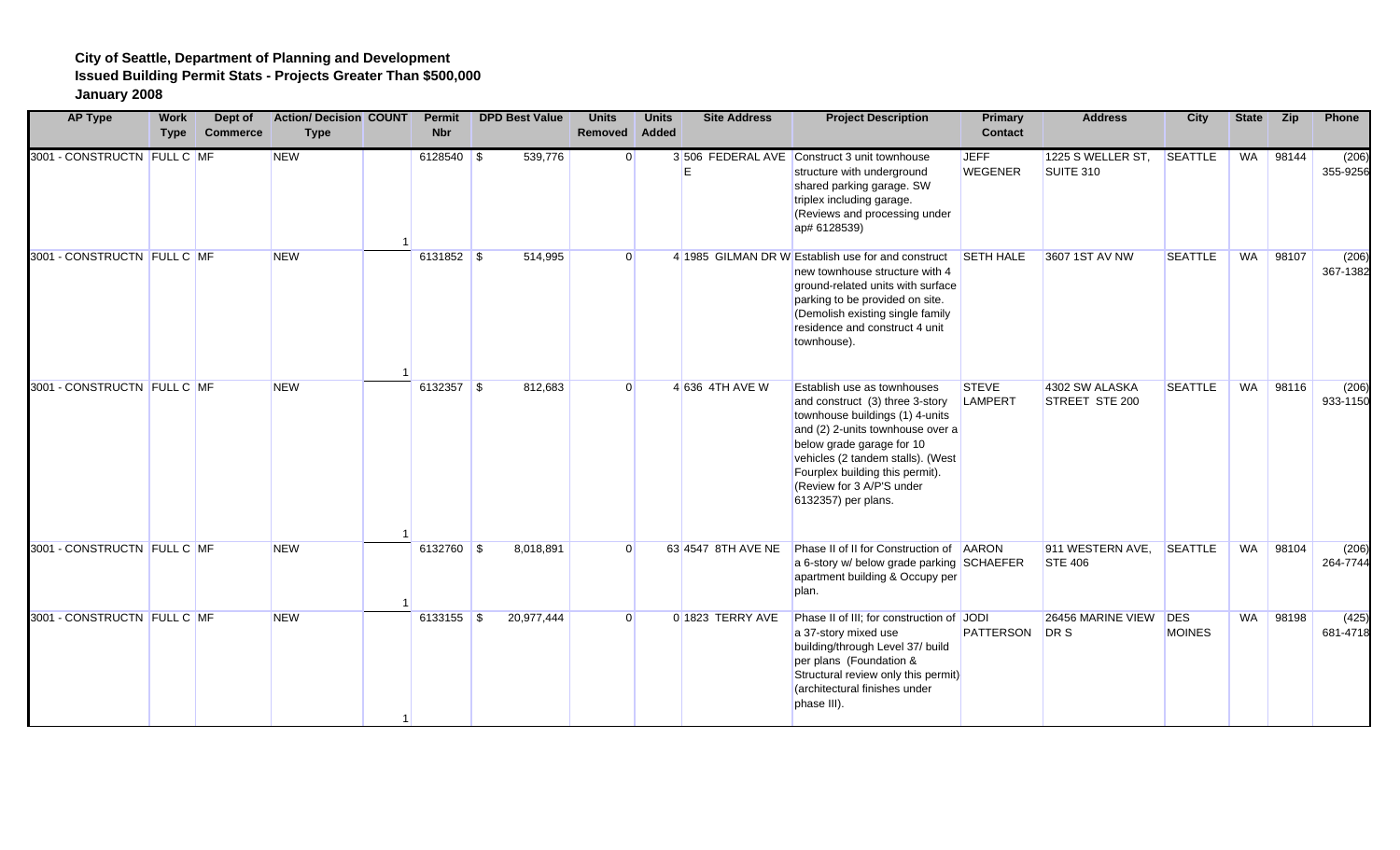| <b>AP Type</b>              | Work<br><b>Type</b> | Dept of<br><b>Commerce</b> | <b>Action/ Decision COUNT</b><br><b>Type</b> | Permit<br><b>Nbr</b> | <b>DPD Best Value</b> | <b>Units</b><br>Removed | <b>Units</b><br>Added | <b>Site Address</b> | <b>Project Description</b>                                                                                                                                                                                                                                            | <b>Primary</b><br><b>Contact</b> | <b>Address</b>                    | City                        | <b>State</b> | Zip       | Phone             |
|-----------------------------|---------------------|----------------------------|----------------------------------------------|----------------------|-----------------------|-------------------------|-----------------------|---------------------|-----------------------------------------------------------------------------------------------------------------------------------------------------------------------------------------------------------------------------------------------------------------------|----------------------------------|-----------------------------------|-----------------------------|--------------|-----------|-------------------|
| 3001 - CONSTRUCTN FULL C MF |                     |                            | <b>NEW</b>                                   | $6135337$ \$         | 3,000,000             | $\Omega$                |                       | 0 909 N 143RD ST    | Phase 3 OF 4 - Construct<br>concrete structure above<br>foundation, per plans this permit<br>(East Bldg) (Construct (1) mixed<br>use and (1) residential structure.<br>Basement and surface parking<br>per plan. Process and routing for<br>(2) A/P's w 6135337       | <b>JODI</b><br>PATTERSON         | 26456 MARINE VIEW<br>DR S         | <b>DES</b><br><b>MOINES</b> | <b>WA</b>    | 98198     | (425)<br>681-4718 |
| 3001 - CONSTRUCTN FULL C MF |                     |                            | <b>NEW</b>                                   | $6140631$ \$         | 750,000               | $\Omega$                |                       | 0 909 N 143RD ST    | Phase 3 OF 4 - Construct<br>concrete structure above<br>foundation per plans this permit<br>(West Bldg) (Construct (1) mixed<br>use and (1) residential structure.<br>Basement and surface parking<br>per plan. Process and routing for<br>(2) A/P's w 6135337        | <b>JODI</b><br><b>PATTERSON</b>  | 26456 MARINE VIEW<br>DR S         | <b>DES</b><br><b>MOINES</b> | <b>WA</b>    | 98198     | (425)<br>681-4718 |
| 3001 - CONSTRUCTN FULL C MF |                     |                            | <b>NEW</b>                                   | 6140784 \$           | 662,000               | U                       |                       |                     | 5 545 S SULLIVAN ST Establish use and construct (1) 5 BRITTANI ARD PO BOX 99486<br>unit townhouse, (2) single family<br>residences (East 5 unit<br>townhouse) with 7 car parking lot<br>occupy per plan. Review and<br>processing for 3 a/p under<br>primary 6130645. |                                  |                                   | <b>SEATTLE</b>              |              | WA 98139- | (206)<br>282-7990 |
| 3001 - CONSTRUCTN FULL C MF |                     |                            | <b>NEW</b>                                   | 6143723 \$           | 573,374               |                         |                       | <b>WAY NE</b>       | 6 12036 ROOSEVELT To establish use as multifamily.<br>Construct two triplex structures<br>with attached garages, per plans.<br>Review and processing for two<br>AP's under 6143723.                                                                                   | JENNIFER<br><b>MCCULLY</b>       | 5600 A KIRKWOOD<br><b>PLACE N</b> | <b>SEATTLE</b>              | WA           | 98103     | (206)<br>784-4505 |
| 3001 - CONSTRUCTN FULL C MF |                     |                            | <b>NEW</b>                                   | 6143726 \$           | 762,306               | $\Omega$                |                       |                     | 5 8509 9TH AVE NW Establish use as multi-family and JENNIFER<br>construct 5 townhomes with<br>attached garages, and occupy<br>per plans.                                                                                                                              | <b>MCCULLY</b>                   | 5600 A KIRKWOOD<br><b>PLACE N</b> | <b>SEATTLE</b>              | <b>WA</b>    | 98103     | (206)<br>784-4505 |